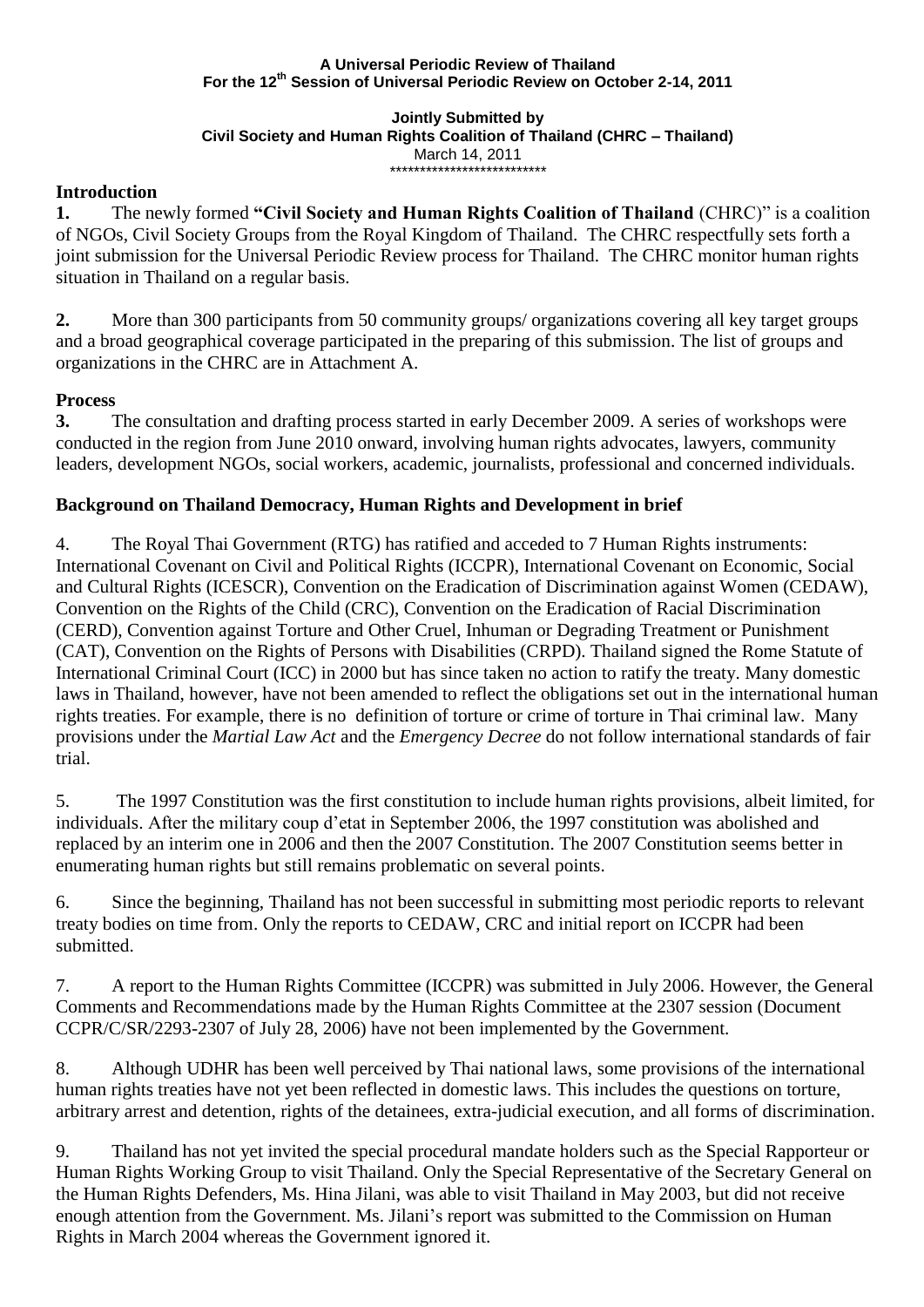# **Human Rights Promotion and Protection on the Ground**

10. The 1997-Constitution provided a broader definition for Human Rights for the first time. However, there were problems in guarantee such rights. The 2006-coup d"etat replaced it with the 2007-Constitution. Though Human Rights is better defined, many obstacles remain.

11. The Second National Human Rights Action Plan (NHRAP) covering 2009-2013 was adopted by the cabinet in October 2009. The Prime Minister Abhisit Vejjajiva launched the National Action Plan on July 19, 2010 to engage all ministerial departments in this campaign. However, it is not clear how the Action Plan will be enacted and implemented accordingly.

12. The Government submitted its Pledge and Commitment for the candidacy of the Human Rights Council since February 2010. After the successful election on May 12, 2010, the Government joined the Human Rights Council. This Human Rights initiative is a progressive move.

# **Basic Structure and Mechanism for Human Rights**

13. The National Human Rights Commission (NHRC) of Thailand was established under the 1997- Constitution and the National Human Rights Commission Act (1999). The selection process of members of NHRC was opened to the participation of Civil Society to ensure the credibility and accountability of the commissioners. However, the 2007-Constitution excluded Civil Society from the Selection Committee. Such lack of transparency affected the performance of the current Commission. Thai civil society has been questioning whether the current NHRC complies with the Paris Principle (1991-UN Guidelines for the establishment of the National Human Rights Institutions that guarantee its Independence, Efficiency, Credibility, Accessibility and Resource). CHRC demanded that the Constitution should be amended on the Selection of the NHRC to ensure full participation of Civil Society.

14. As part of the bureaucratic reform, the Department of Rights and Liberty Protection (DRLP) was established under the Ministry of Justice to be responsible for promoting Rights, Liberty and Justice Administration.

# **Human Rights Concern on the Ground:**

# **Violence and Rights to Life, Safety, Freedom from Extortion, Intimidation, Abuse or Exploitation**

# 15. Violence in Deep South of Thailand

Since the eruption of violence in Deep South in January 2004 ignited by the arson raid over the military camp in Joh I-rong district of Narathivas, a large number of insurgent suspects have been arrested. Later, a Human Rights lawyer, Somchai Neelaphaijit, who was defending the suspects was abducted and disappeared on March 12, 2004. Violence intensified after the massacres at Kruese Mosque in Pattani and Saba-Yoi in Songkhla on April 28, 2004. Situation became worst when 78 demonstrators were found dead during the truck transportation while 8 died from gun shots on October 25, 2004 after a crackdown at Takbai. Later, 59 suspects were charged in court. It should be noted that Human Rights policy was not taken seriously in Deep South while the recommendation from the National Reconciliation Commission (NRC) led by former Prime Minister Anand Panyarachun, was not well accepted and implemented.

16. Later, the then Prime Minister General Surayuth Chulanond (October 2006-January 2008) withdrew the charge against the 59 suspects and expressed regret over the involvement of State officials in the violence. Tension had been declined. The death toll was over 4,000 during January 2004 to December 2010.

# **Extra-Judicial Executions and Arbitrary Killings**

17. The Government campaign on Drug War in early 2003 caused over 2,500 deaths. An official investigation<sup>ii</sup> summarized that the Government leadership sent wrong signal to the law enforcement and security officers therefore the tragic consequences. The report pointed out that almost half of the victims are innocent. So far, there was no due process to look into detail over the cases especially those who are responsible over the brutal act. Culture of Impunity is widespread.

CHRC call on the Government to set up an independent body to investigate over those atrocities and bring justice to the victims.

# **Torture in custody and inhuman treatment**

18. Thailand ratified the Convention against Torture and Other Cruel, Inhuman or Degrading Treatment or Punishment and entry in to force on November 1, 2007. Thailand made an interpretative declaration and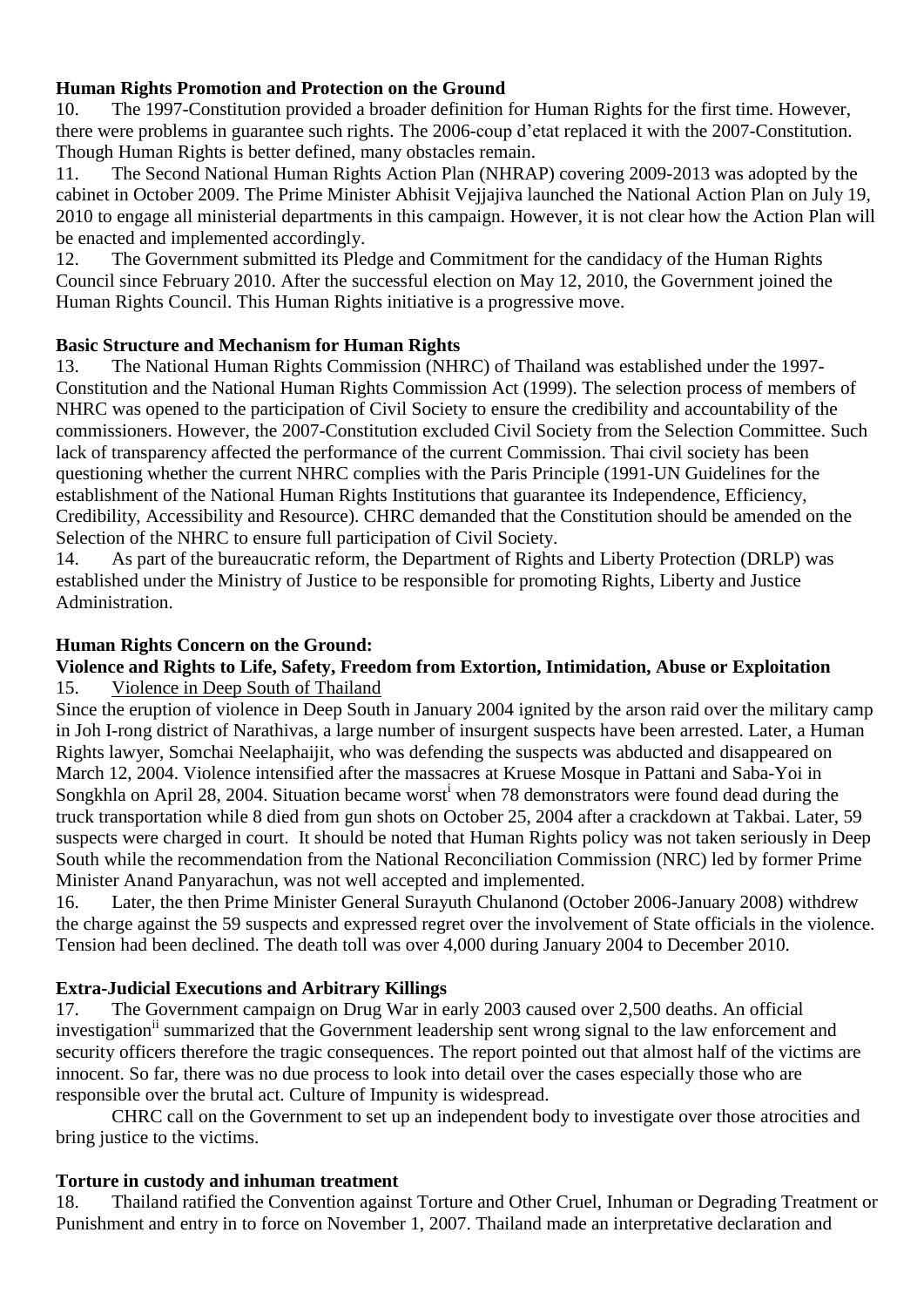reservations in Articles 1, 4 and 5 as well as the first paragraph of Article 30. But police"s abuse of power in custodies has not reduced. Some detention centers are overcrowded, some prisoners are still under shackled. However, officials sometime allow the inmates to beat the new comers.

CHRC strongly urged the RTG to work out a comprehensive measure to stop the use of torture as a tool for forced confession. CHRC also urged the Government to withdraw the reservation of Articles 1, 4, 5 and 30. In addition, RTG should ratify Optional Protocol to allow the Prevention Committee to visit the detention centers so as to improve the facilities, practice and to offer recommendations for judicial reform.

CHRC found that over 90 women and children are still detained at the Immigration Detention Center in a very crowded room. Most of them were treated as illegal immigrants while some of them were seeking a refugee status from the UNHCR.

#### **Judicial Administration**

#### **Human Rights in Criminal Justice**

19. Law enforcement is still a major problem in the criminal justice system, opening loopholes for abuse of power, misconduct, unfair treatment and individual rights violation. Such violation is clearly identified in the ICCPR and the Convention against Torture and other cruel, inhuman or degrading treatment or punishment as well as the provision on Human Rights as defined by the Constitution, Articles 29 and 32.

#### **Rights to Fair Trial:** Law enforcement in Deep South

20. Human Rights in Criminal Justice of individuals are being violated by the imposition of national security laws namely the Martial Law Act, Administrative Decree on State of Emergency and the National Security Act by allowing Searching, Arresting, Detaining of persons without the court warrant. Persons can be detained in any places other than the prisons up to 37 days (7 days under the Martial Law and 30 days under the Administrative Decree). Several reports the possibility of detainees being tortured during that period, e.g., the case of Imam Yapa Kaseng who died in custody, and 85 people died from suffocation under custodian in Takbai case. The National Security Law prevents the suspects from access to fair trial, or to be in front of the court; they are not allowed to meet any lawyer or legal advisor; to be informed of their charge or allegation; to be trial in public; or to be on bail. Besides, it is possible to be detained up to 84 days if they are charged with serious crime according to the Criminal Code, which contradicts the international standard.

#### **State Crime and Impunity**

21. Both political suppressions in 1992 and 2009-2010 invoked law and deployed arms to disperse civic demonstration. In 1992, the military crackdown caused over 40 disappearances; but no credible investigation thus far to redress. Similarly, the crackdown in 2009-2010 did not have any clear measure to deal with the State officers. On human trafficking, nothing has been done to the wrong-doers, i.e., companies, middlemen as well as corrupt State officials.

**Witness protection Scheme and the redress of the victims** in criminal cases is seriously needed.

#### **Enforced and Involuntary Disappearances**

22. Enforced Disappearance, so far, is not much interested by the RTG even though the violation is obstructive to judicial procedure at the high level. The outstanding 48 cases of May 1992 disappearances, Trade Union Leader, Thanong Poti-arn (June 1991), Somchai Neelaphiajit (March 2004) the case was delayed. Recently, the final verdict at Appeal Court on March 11, 2011 absolved the State of any criminal responsibility in the enforced disappearance of Somchai Neelapaijit. Kamol Laosopaphant (October 2008) including more than 30 cases from the Northeastern province of Kalasin and a number of cases from the deep south provinces. The fate of the victims of all cases was unknown.

CHRC calls upon the Government to ratify the International Convention on the Protection of All Persons from Enforced Disappearances and to make domestic laws available in conformity with the convention in order to provide a comprehensive and efficient protection of persons from enforced disappearances.

#### **23. Legal assistance in Deep South**

Documents gathered from the Budgetary Bureau indicate that the budgetary allocation to the police, prosecutors, court, Correction Department under Ministry of Justice seems to be imbalance and inappropriate.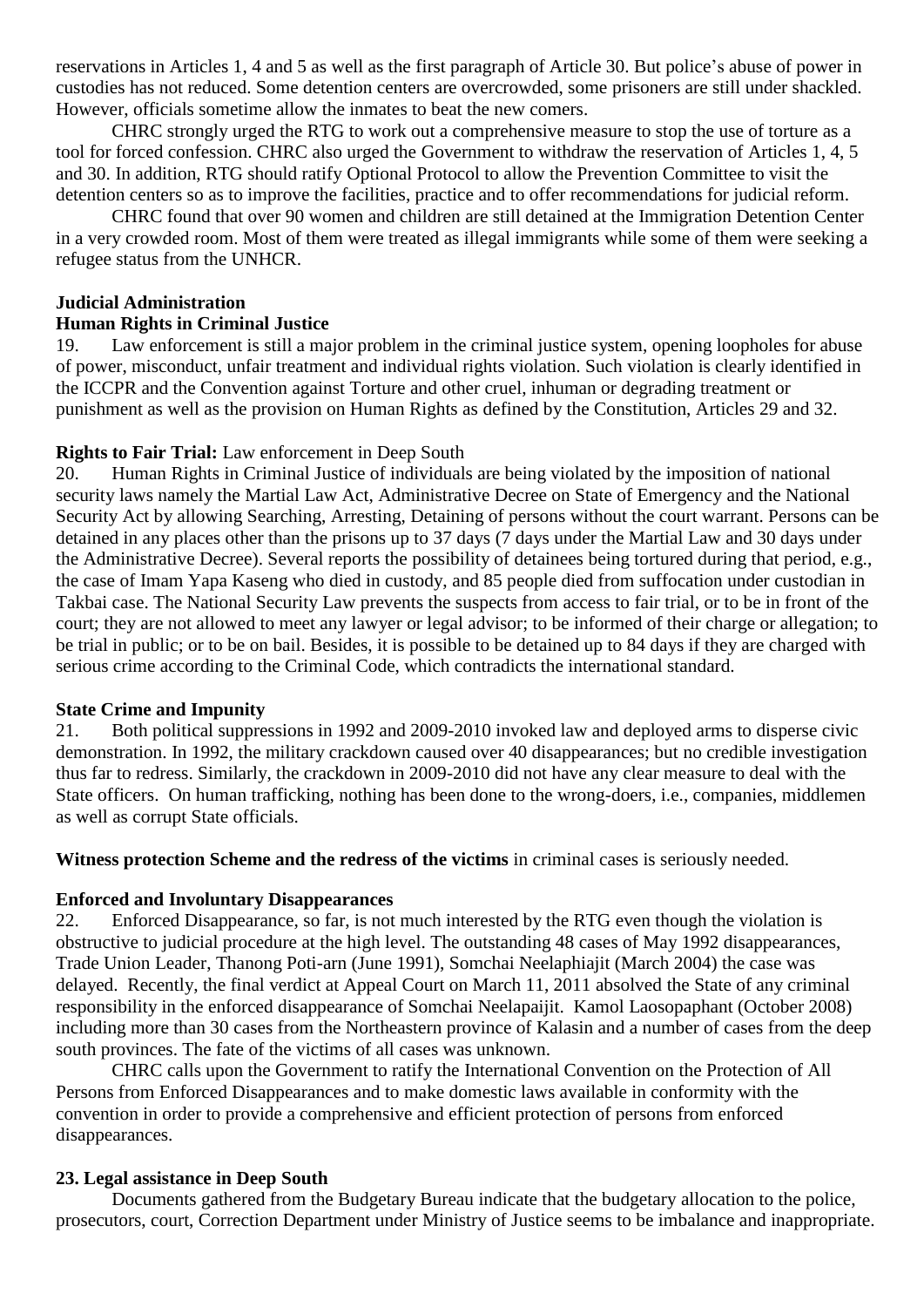Legal Aid received very little attention from the State. For instances, in 2011, the National Police Office got 75% of the budget while Ministry of Justice only 17%, Prosecutor 6%, Court 2%, National Human Rights Commission 0.2% while the Law Council of Thailand (legal aid provider) got only 0.06% from the total budget allocated for justice facilitation of THB100 billion (or USD3.2 million.

CHRC requests the State to allocate more resources to support an effective and efficient legal aid scheme which is accessible for needy suspects in criminal cases. The suspects and defendants, especially those in critical situation such as Deep South and those in locked in political or environmental conflicts with the State, should have the rights to choose their own legal advisors.

#### **24. National Security Laws affecting the rights and civil liberty:**

Suppressive laws including Martial Law Act B.E. 2457 (1914), Administrative Decree on the State of Emergency B.E. 2548 (2005) and the National Security Act B.E. 2551 (2008) had been enacted quite regularly during the unrest in the last 3-4 years. People felt distressed and impatient over the performances of the officials and Government. Imposition of these special decrees has accelerated violence both in the South and other main cities as well as Bangkok where the multi-color shirts, landless farmers, and those affected by the mega-projects staged their demonstrations against the Government.

CCHR recommended the RTG to repeal all these existing laws since the criminal code is enough.

# **Civil and Political Rights**

#### **25. Death Penalty**

Death Penalty is still the ultimate sentence in Thai Laws. The Government did not support the Moratorium of Death Penalty at the UN General Assembly in 2008. Last year, execution was made despite global concern over Death Penalty as the worst form of inhuman treatment and degradation.

CHRC strongly urges the Government to review its stance and take a supportive role in illegalizing the death penalty and find appropriate measures to abolish it finally.

#### **26. Freedom of Expression**

Censorship of literatures, publications, texts, films, and other media is another worst form of such violations while the *Lese Majeste* law has been used as a tool to punish political dissents.

CHRC urges the Government to review and examine the root causes of problems rather than mere censoring. The Government has to ensure that freedom of expression is one of the key fundamental freedoms in a democratic society base on Human Rights Principle and the Rule of Law.

#### **Freedom to Communication/ Freedom of the Press**

27. The closure of a huge number of websites and community radio stations has been criticized as violation of freedom to communication. Arresting of the Web-Masters and owners by quoting special law and rushing the legal/ judicial process without respecting the rights to access a fair trial is unacceptable. Some criminal cases related to freedom to communication and expression have been frozen with no progress while the suspects were detained for a long period of time and inaccessible to fair trial including the release on bail and medical check-up.

# **Freedom of Peaceful Assembly**

# **28. Peaceful Assembly**

The bloody crackdown on demonstration led by People Alliance for Democracy (PAD) in front of the parliament on October 7, 2008 by the security forces caused several death and casualty. The National Anti-Corruption Commission (NACC) investigated the case and indicated that the Prime Minister (Somchai Wongasawatm, October-December 2009), Deputy Prime Minister (General Chavalit Yongchaiyuth) and Police Chief (Pol.Gen. Patcharawas Wongsuwan) were responsible for the tragic act. So far, there is no progress on the prosecuting of the case.

29. Demonstration and violence attacks led by the United Front for Democracy anti Dictatorship (UDD) during the ASEAN Summit in April 2009 in Pattaya and other places including Bangkok Metropolitan. The Prime Minister and his fellow ministers were also under attacked. It revealed a weak security measure to the leadership as well as the society as a whole.

 $30.$  Political conflicts and violence in March – May 2010 in Bangkok<sup>iii</sup> and other provinces between the demonstrators and the security forces spread the fearful atmosphere all over the society. The truth of what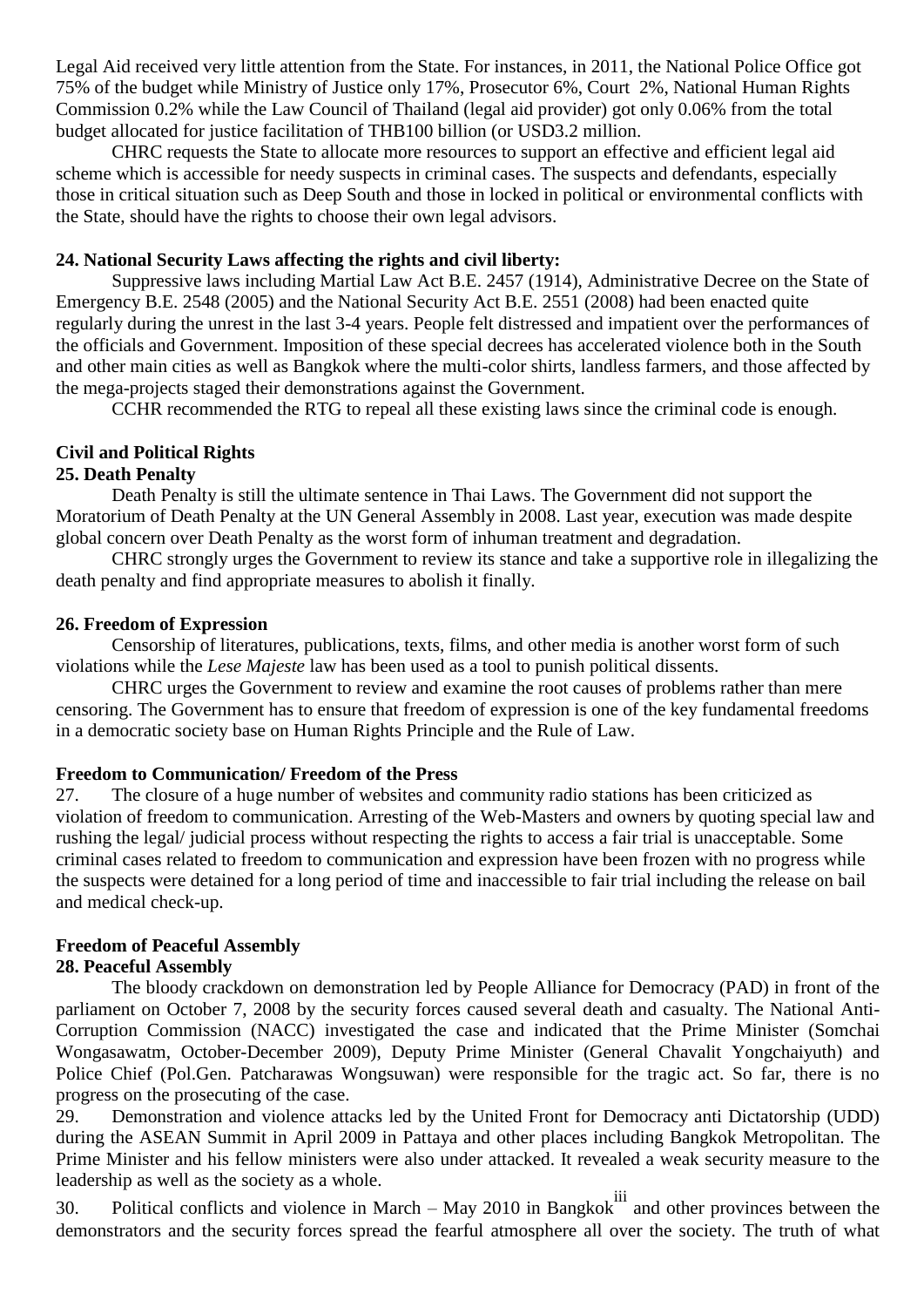really happened on April 10 and May 19, 2010 needed to be revealed since it caused the death of more than 90 lives during those 3 months. The Government has obligation to ensure people"s safety even though the unidentified non-state actor armed groups were involved. So far, there is no such credible report on particular incidents.

31. After dispersing the (red shirt) demonstration at Ratchaprasong intersection on May 19, 2010, a widespread unrest took place in Bangkok and other provinces such as Chiengmai, Ubon, Udorn,

Mahasarakam, Sakol Nakhon, and Mukdaharn. The act of terror threatened life of all, fire were set to destroy government buildings and private properties while explosive weapons and devices, grenades, and the machine guns spread all over. Security forces, police in particular, failed to prevent such violence.

32. In 2009 a "pride" parade was blocked in Chiang Mai by "Red Shirt" protesters, who physically confined lesbian, gay and transgender activists for a few hours, under the threat of violence. Police were present, but did not free the activists or allow the peaceful parade to proceed.

33. Police and Security Forces took a harsh measure against the laid-off workers from Triumph Company by applying a high frequencies radio wave loud-speaker (L-RAD) to attack the demonstrators causing the ear damage and casualty.

34. Authority in Samut Prakarn province banned the celebration of Mon National Day with no clear reason. Such cultural insensitivity violates cultural rights and freedom of expression.

# **All forms of Discrimination**

# **Discrimination against Women**

35. Thailand appears in a positive light on the global stage: having national women"s machinery, progressive laws and policies on women, and nice statistics on women"s achievements. But discrimination and violation of women's human rights has intensified and become even more complex.<sup>iv</sup>

36. Since both women and gender are cross-cutting issues, there is a need for a core agency to coordinate the multiple efforts to mobilize the State structure. However, the current national women"s machinery is a setback from the previous one: having been put under the Ministry of Social Development and Human Security (MSDHS), it has no authority to ensure synergy in implementing laws and policies effectively.

37. MSDHS has recently authored "Gender Equality Bill" whereby "discrimination or violation of women's human rights' is not allowed except when it is for public interest, religious and academic reasons. The draft bill has been approved by the Council of State, but at the parliamentary deliberation, the government must remove those three exceptions to meet its commitment to CEDAW.<sup>v</sup>

38. Meanwhile, the government should take serious attempt to pass the "Reproductive Health Bill" drafted by the Ministry of Health.

39. An independent mechanism should be set up within the Prime Minister"s Office to mainstream gender into the budgetary process and to monitor development policies because human rights violations are partly the result of gender bias. This independent mechanism should also take responsibility for the training of personnel and politicians in the various sections of the State structure to ensure that women have equal participation in public decision-making. Currently, women in public decision making positions at the national and local levels are below 20%.<sup>vi</sup> At the local level, women represent only 4.5% of Subdistrict Administrative Office Chiefs and 6.4% of Village Heads.<sup>vii</sup> The government therefore should promote gender equality attitude in politic and decision making process.

# **Racial discrimination against the Indigenous Peoples, and Ethnic Minorities**

# **Indigenous Peoples and Ethnic Minoritiesviii**

40. Their invisible status invites discrimination: being seen as threats to national security, blunders of forests and natural resources, and drug traffickers. Even though recently the State grants legal status to some ten thousand ethnic persons, a large number of stateless people still face the same but heavier problems<sup>ix</sup>. 41. On October 1, 2004, the Department of National Parks, Wildlife and Plants, Ministry of Natural

Resource and Environment, declared a model to assess the value of certain environmental loss due to clearing

the forest that happened under the Act for Promotion and Conservation of Environment, 1992.  $^{\text{x}}$  This has already happened in 2009 when 15 villagers of the provinces of Trang and Patthalung were arrested and the court imposed excessive fine for this penalty.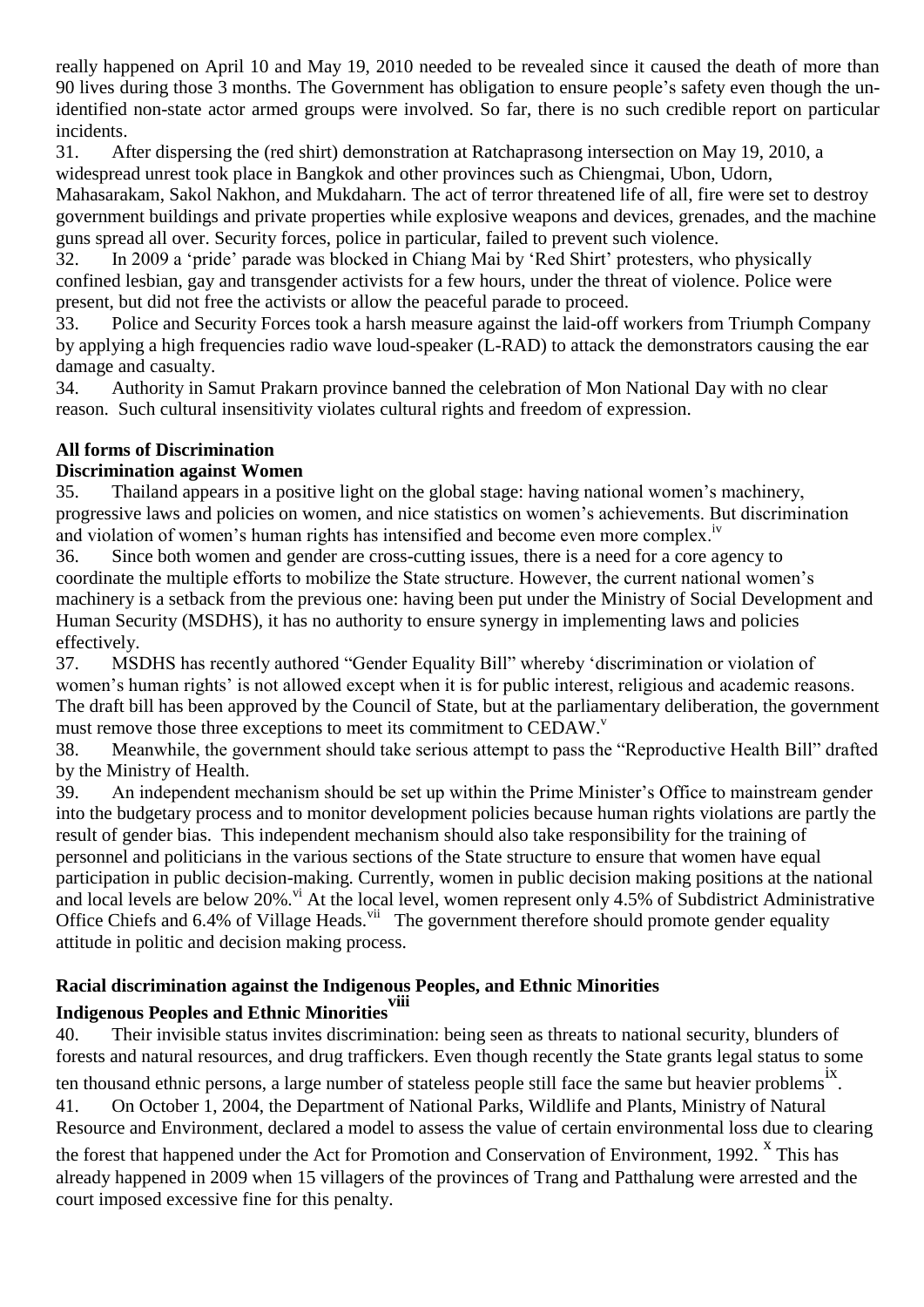42. The mega project on dam construction in Upper North and West, e.g., Salawin Dam, will severely affect the livelihood of communities in Sob Moey district, Mae Hong Son province. They are ethnic groups with displaced status. Some, especially children and women, have fallen prey to human traffic. **Stateless People**

43. Between 2005-2010, the Government amended the law on Thai Citizenship (B.E. 2008) by adding Article 23 to return Thai citizenship<sup>xi</sup> to those ethnic minorities who lost their Thai citizenship under the 13<sup>th</sup> Decree of the coup on December 13, 1972. But there are still 480,000 people with invisible status, among this 66,000 are school children. Thai State has withdrawn the reservation on Child Right Clause 7 in 2010. But in practice, the law has not been amended to grant Thai citizenship to children whose parents are refugee or themselves refugees. Thai State still considers them threats to national security.<sup>xii</sup> When ethnic minorities have no official documents, they have no access to public services in terms of health care, education, mobility and occupying land for livelihood. They are high risk group facing suppression, extortion, exploitation, oppression, and arrest by police and forestry officials. The justice process does not protect them.

# **Rohingya**

44. Rohingya entered Thailand in periodical waves, totally there are several thousands. It has been a problem for many years but no progress in redressing. Myanmar and Bangladesh refused to receive this group; they end up stateless. Nobody is responsible for them.

# **Refugee: caused by Conflicts, War or Economic reasons**

45. During the past few years, a large number of refugees cross borders and some entered from the Andaman coast in the South. They are Lao-Hmong, Rohingya, Karen, etc. Thousands of them fled from wars at home. Some search for a safer place to survive. The State officials could not handle these refugees and many times pushed them out of the country. This is a violation of the non-refoulement principle.

CHRC urges the Government to ratify the Convention on the Status of Refugee 1948.

46. At the end of 2008, the Royal Thai Army has sent 4,500 Hmong back to Lao PDR. Among them 158 already gained the status of refugee and many seek shelter.

47. One year later, the Thai Government forced exit 166 Karen refugees on December 25, 2009. These people fled the cross firing between Myanmar Government and ethnic minorities in eastern part of Myanmar. Among them 120 were children and women, who sought shelter in Valley Village, Phob Phra district, Tak province. It is the same site where the Government forced out at least 360 Burmese refugees (December 8, 2009) and 650 people (November 17, 2009) and 2,500 people (November 10**)**

# **Discrimination against peoples with disabilities**

Equal Opportunity in employment and access to public services

48. The State has a passive perspective on the handicapped treating them as helpless or sick people. But they also have their rights to choose their own lifestyle. The State should honor their human rights like others in accordance with its ratification of the Convention on the Rights of People with Disabilities (CRPD) on July 2008.

49. Rights to work and equal opportunity are important for handicapped people. The State should guarantee their rights to access to public services by supporting various mechanism and instruments. This includes physical buildings, public transportation, as well as airport, public bus, toilets, department stores, schools, and universities, There are still some limitation and obstacles such as the paveway and facilities that are not suitable for physically challenged persons.

# **Discrimination and the sexual orientation**

Discrimination based on sexual orientation and gender identity

50. The laws and policies of the government of Thailand do not expressly discriminate on the basis of sexual orientation or gender identity. They discriminate by omission.

51. Key concerns: There is no support from the State on the draft legislation to recognize the changed "sex" of transsexuals on personal documents. No legal recognition of same sex relationships resulting in a wide range of discrimination against homosexual couples. Thai military policies state mental illness as the reason for discharging transgender individuals from military services. Subsequently this causes difficulties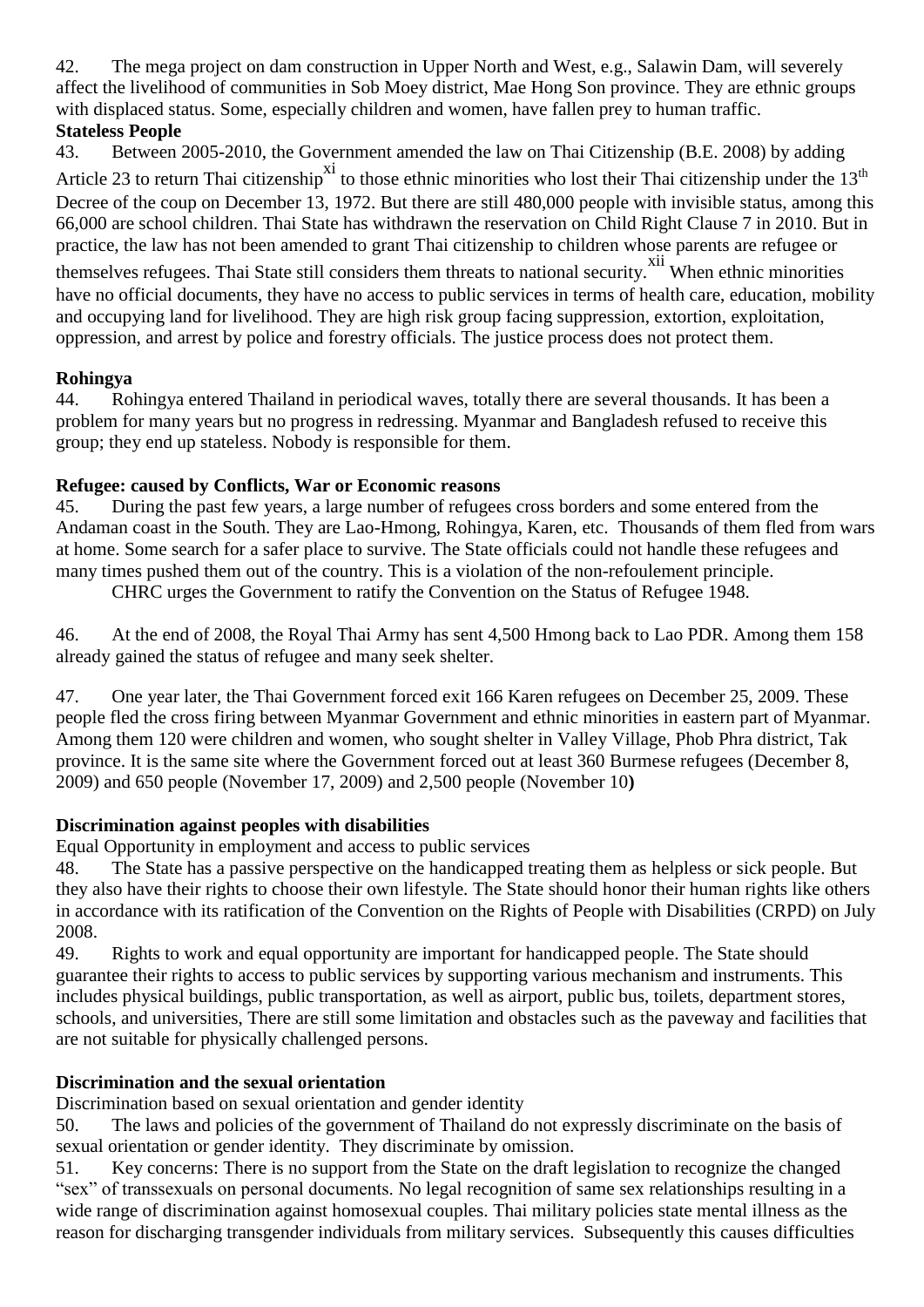for them in getting employment. LGBT presence in television and films is often subject to arbitrary banning and censorship. No real efforts to include sex education in schools to help counter discriminatory social attitudes on issues of sexual orientation and gender identity. As a marginalized group, LGBT people do not receive adequate provision of physical and mental health care services by government and private health sectors. Thailand has failed to support LGBT rights through various UN resolutions and statements. 52. Recommendations:

- a) Enact a general anti-discrimination law, to implement the requirements of the ICCPR and the Constitution, followed by concrete programs of enforcement, public education and sex education on diversity issues, aimed at reaching full recognition of the equal rights of lesbians, gay men, bisexuals and transgendered individuals in education, employment and participation in public, economic, social, cultural and all other areas of life.
- b) Enact a law and implement necessary policies for the full recognition of the changed "sex" for transsexuals for all purposes.
- c) Enact a law to recognize same-sex relationships on equal basis with opposite-sex relationships.
- d) Advise all media outlet that arbitrary banning and censorship based on sexual orientation and gender identity is unconstitutional.
- **e)** Provide funds for the study of health care needs of and improve health care services for LGBT communities.
- **f)** Proactively support equality rights for lesbians, gay men, bisexuals and transgendered individuals (a) in its domestic laws and policies, (b) in its work within the Association of South East Asian Nations and (c) at the United Nations.

# **Rights of specific sectors, marginalized sectors and vulnerable groups Child Rights**<sup>xiii</sup>

53. According the civilian registration record of the Central Registration Office, Department of Governance, Ministry of Interior in December 2009, the total population of children and youth (below 25) is 22.92 million (male 51.14%, and female 48.86%), and constitutes one third of the whole population structure, similar to other countries in the world.

54. The problem is built into the administration structure. There are dozens of committees, subcommittees, task forces, etc., responsible to work on child and youth issues at the national level. But there is no plan/strategy to coordinate or understand the real problems. The UN recommendations to make "World Fit for Children" has been implemented since 2000 but thus far, there is no concrete result.

55. According to one research study, there are over 660,000 children and youth found addicted to drug. Each year, about 50,000 children and youth committed crimes and have gone through the criminal court process. Children and youth rights are violated when emergency law was declared for security reason during political rallies in cities and political unrest in Deep South. In this circumstance, special measures to treat children and youth in dispute are ignored.

56. There are 100,000 children and youth affected by HIV/AIDS. Teenager newly acquired HIV are about 80,000. A large number of children affected by unrest in Deep South and impact of Tsunami could not access to services. Many specific cases of violating children"s rights to privacy in the mass media that the State has no appropriate measure to deal with such problems.

57. Children under specific difficult situation, such as stateless children, children of migrant workers, children affected by the trauma of political unrest in Deep South, need concrete and clear measures in terms of laws, rules, policies and guidelines to ensure that they receive fair treatment without discrimination. Special attention must be paid to children and youth who are accused of committing criminal offences related to political rallies and political unrest in Deep South. They should be trialed under the principles of international laws and the universal agreement on human rights.

58. As a signatory of the UN Convention on the Rights of the Child, treaties on women, labour and human trafficking, the committees responsible for each treaty and international laws at different levels must monitor and pay attention to reporting process to various treaties at all levels so that there are practical consequences. A representative may be appointed to report on a specific situation, especially on protecting children from all

forms of cruelty<sup>xiv</sup>. Specific groups such as stateless children, children without nationality and children traumatized by political unrest in Deep South need special measures to deal with their specific problems.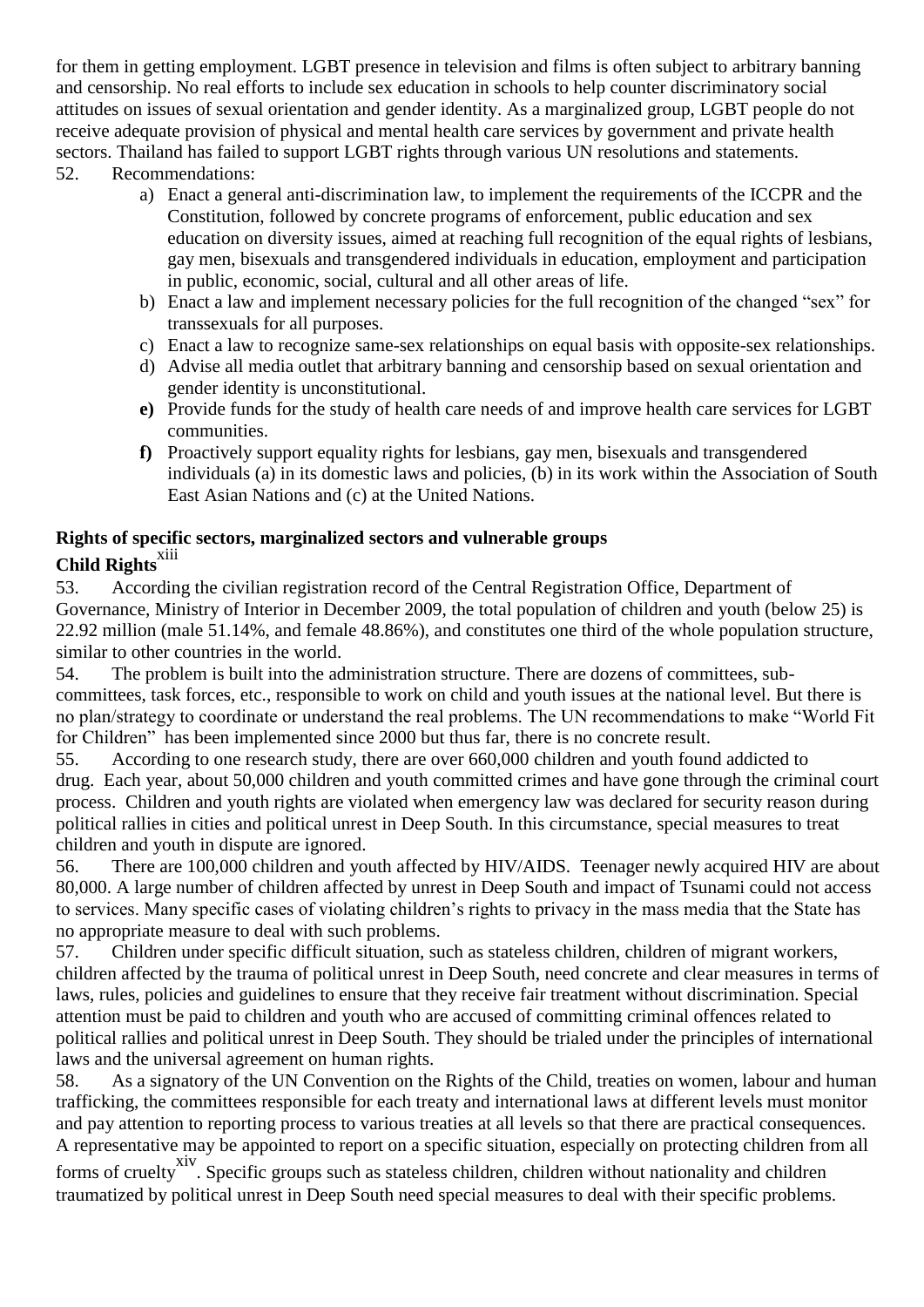# **Thai Labors, Migrant Workers and those involved in Informal Sector**

59. The National Statistic Office reported that in 2007 the number of employment was 37.1 million which 13.8 million were from formal sector (37.3%) and 23.3 million were from informal sector (62.7%). Within 23.3 million from informal sector, 11.09 million were the women workers. When compare with the figures of 2005, informal sector had increase almost 700,000 within 2 years. Moreover, the number of migrant workers is now 2-3 millions which the majority is coming from Burma, Lao PDR and Cambodia.

60. Right to organize and form the union is still problematic for the workers. Without the union, collective bargaining cannot be used to protect their legitimate rights. RTG should ratify the ILO Convention 87 and 98 which are protecting all workers including migrant workers the rights to unionize and peaceful assembly, nondiscrimination, and free from intervention by any state agencies.

61. Ministerial Regulation on the Protection of Home Workers B.E. 2547 (2004) and the Ministerial Regulation on the Protection of Agricultural Workers B.E. 2548 (2005) are not effective enough since there is no enforcement mechanism. There is no job security and the fair wage. Some jobs are at risk and health hazardous with a longer work hours than the labor standard. The worker couldn't access to the Social Security Fund and other relevant public services.

62. Home Workers Protection Act B.E. 2553 had already been published in Royal Gazette on November 16, 2010 and is to be effective on May 16, 2011. Although this Act provide the protection on the wage that shouldn"t go lower than the Labor Protection Act as well as the responsibility of the hirer (employer) on health and safety of the work, but the Act failed to address the promotional aspect as proposed by the informal sector networks. The definition on "Home based work" was confined to industrial sector only but ignoring the "Contract Farming" in agriculture sector which is actually another form of "Home-based work." Those involved in the Contract Farming, therefore, cannot be protected by this new Act.

63. Social Security Act B.E. 2553 (2010) Article 40 is the only channel for those involved in the informal sector to access Social Security System as those involved in informal sector are not being treated as "employee" according to the Labor Protection Act B.E. 2541 (1998). The expansion of the article 40 is needed to fulfill the right to social security

64 Child Care Center should be set up in the industrial area and communities. Legislation and sufficient budget allocation is needed. Participation in the Child Care Center management of the worker's organizations and community is essential.

65. Children of the workers in the Informal Sector always spent their free me to assist their families for such production. The State should set up the plan to ensure the work safety and children development in this particular Informal Sector.

66. Migrant Workers and the Families who are holding valid passport and got the work permit (WP 38) almost a million. Another 1.5 million had no such documents and their rights are being violated in various forms such as employment, sexual abuse, inaccessible to labor laws, and fall the victims of human trafficking. Therefore, the State need to have the comprehensive policy to solve the problems such as non-resident status, employment, health insurance, accessible to basic rights and children development and protection.

67. To set up the Human Rights Protection measures for the Migrant Workers in informal sector (e.g. domestic helpers, agricultural/ construction sectors) especially on health care and prevent human trafficking. 68. The State to review the Free Trade Agreement and improve the policy to promote quality of life, community and the cultural life rather than making profit alone.

# **Economic, Social and Cultural Rights**

- 69. Right to access to health
	- a) Access to medicine, qualifies medical service and health information of all peoples including the migrants workers, stateless, refugees and indigenous people/ ethnic minorities, LGBT and the Peoples Living with HIV.
	- b) Impact from FTA and Privatization of health service affected health care program seriously.
	- c) Occupational Health and Industrial Hazardous is critical. Establishment of such Occupational Health Care Institute is a concrete step to build up capacity to cope with the newly emerged occupational diseases.
	- d) All Mega Projects need prior study on Health Impact Assessment (HIA) along with Environmental Impact Assessment (EIA), Social Impact Assessment (SIA) and Human Rights Impact Assessment.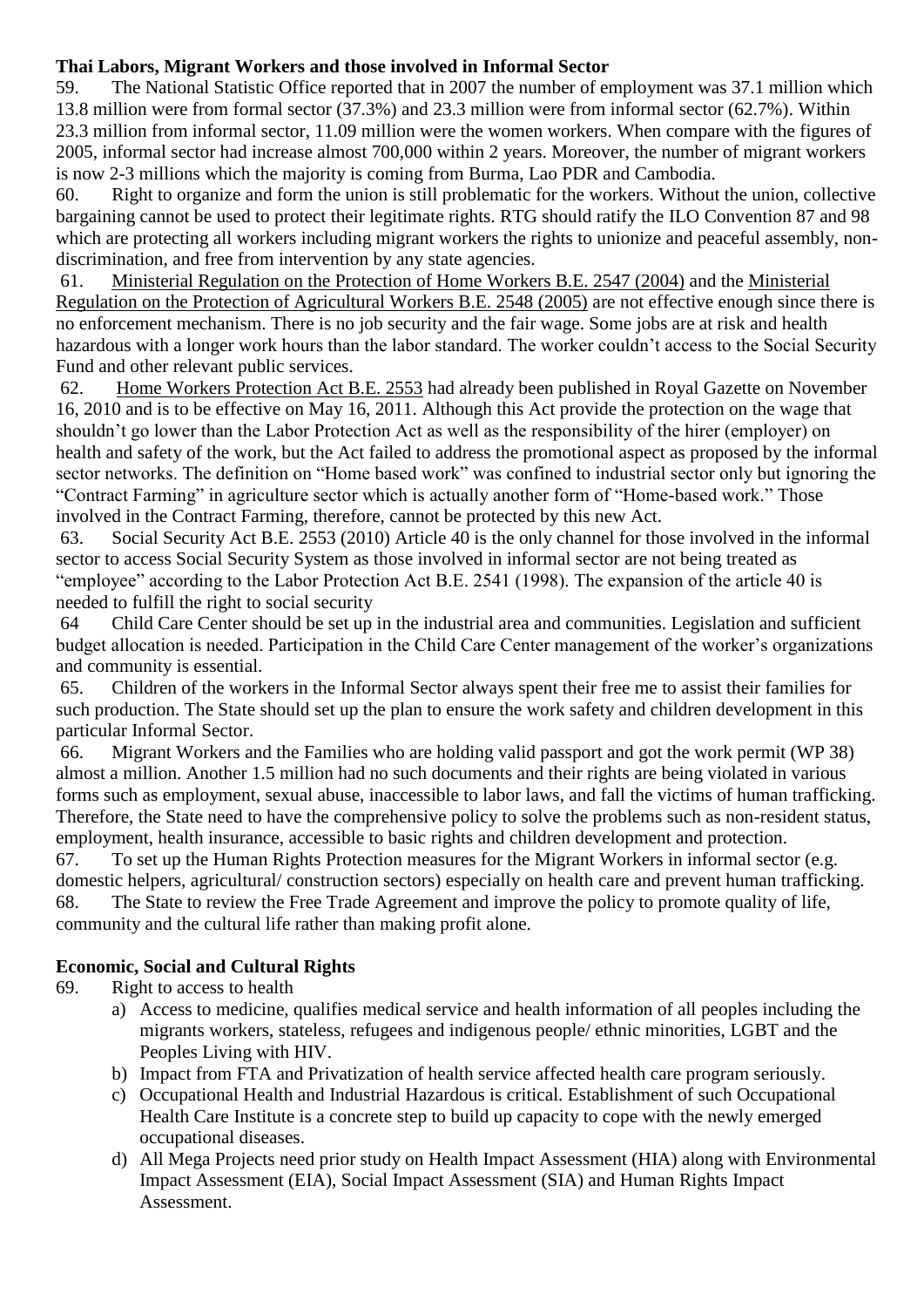e) Health Security should provide to Migrant Workers, Stateless persons and members of their families.

# **Protection of Human Rights Defenders**

70. During the last 10 Years since 2001, almost 30 Thai Human Rights Defenders were brutally executed or forced disappeared. Most of the cases couldn"t brought the perpetrators to justice even some of them were government officials, security officers or powerful politicians. At present, 5 cases related to Human Rights Defenders are under the mandate of Department of Special Investigation (DSI), Ministry of justice since the cases are quite complicated and linked to those officials. Those cases include Charoen Wat-aksorn (environmentalist from Prachuab Kirikhant), Phra Supoj Suvajo (an environmentalist Buddhist monk from Chiengmai), Somchai Neelaphaijit (Human Rights lawyer), Kamol Laosopaphant (an anti-corruption advocate from Khon Kaen). There was no progress but draw back due to the distortion of the cases and evidence since most of the cases had closely link to some powerful personalities.

71. Mrs. Pikul Phromchand, one of the victim relative-turn-Human Rights Defender<sup>xv</sup>, Due to this serious case involved with many police officers in the province, she is now under risk due to her active role in filing the case against the police head and the security officers in the province which involve more than 20 cases related to abduction and execution. The Witness Protection Scheme provided by the DSI is needed to be improved to safe lives of those who are in danger<sup>xvi</sup>. Social workers and Human Rights Advocates who dealt

with sensitive cases or border conflicts and humanitarian work also faced intimidation similar to those who are defending the rights of those marginalized groups.

72. Other Human Rights Defenders are being threatened by the libel suit. This is another form of harassment and intimidation. They faced great difficulty with such act. Some others including journalists are being hunted by the gunmen of those influential persons.

73. So far, the Government still didn"t have concrete plan to protect Human Rights Defenders in response to the declaration and the recommendations of the Special Representative of the Secretary General on Human Rights Defender, Ms. Hina Jilani, who visited Thailand in May 2003.

# **Efficiency and Basic Structure of National Human Rights Commission (NHRC)**

74. NHRC was established by the Constitution 1997 and the National Human Rights Commission Act B.E. 2542 (1999) and started its function in July 2001. Thousands of complaints had been received each year. However, NHRC had limited capacity to handle the cases. However, NHRC had recommended the Government for further action but seldom got positive response especially on the problems caused by the wrong-doing of their officials. Constitution 2007 had expanded the mandate of NHRC to file complaints on behalf of the victims in court if such serious violation was found. So far, there is no such progress. 75. Selection Process and Committee of NHRC is problematic. The Constitution 1997 provided a broad scale of participation from various sectors including civil society and academic community in the Selection Committee while the Constitution 2007 limited the participation of the civil society and academic community. Besides, current NHRC had been seen as a bureaucratic institution rather than an independence body with credible, effective, accessible, accountable and resourceful as guided by the Paris Principle on NHRIs. 76. CHRC strongly recommends that the RTG take up an initial role to amend the constitution regarding the Selection Process and Committee for NHRC Commissioners. RTG should also refrain from influencing or controlling of NHRC through budget and resource allocation to make sure NHRC can work independently. It is also recommended that the independent monitoring mechanism of the NHRC is to be in place.

# **Collaboration between the State and the National Human Rights Institution, Civil Society and Human Rights Organizations in developing the Human Rights mechanism at various levels**

**77.** Previous Governments didn"t response positively to the reports and recommendations from the National Human Rights Commission. However, even the current Government just acknowledged but didn"t take much active role in response to substantive recommendations made by the NHRC and civil society. The effort to improve Human Rights, justice and quality of life are still unsatisfactory. The state agencies and officials didn"t take Human Rights as a prime concern by integrating into their policy and practical work plan. 78. So far, Ministry of Justice and Ministry of Foreign Affairs seek collaboration with Human Rights NGOs on some particular issues. However, collaboration needs to be strengthened at both policy and implementation levels.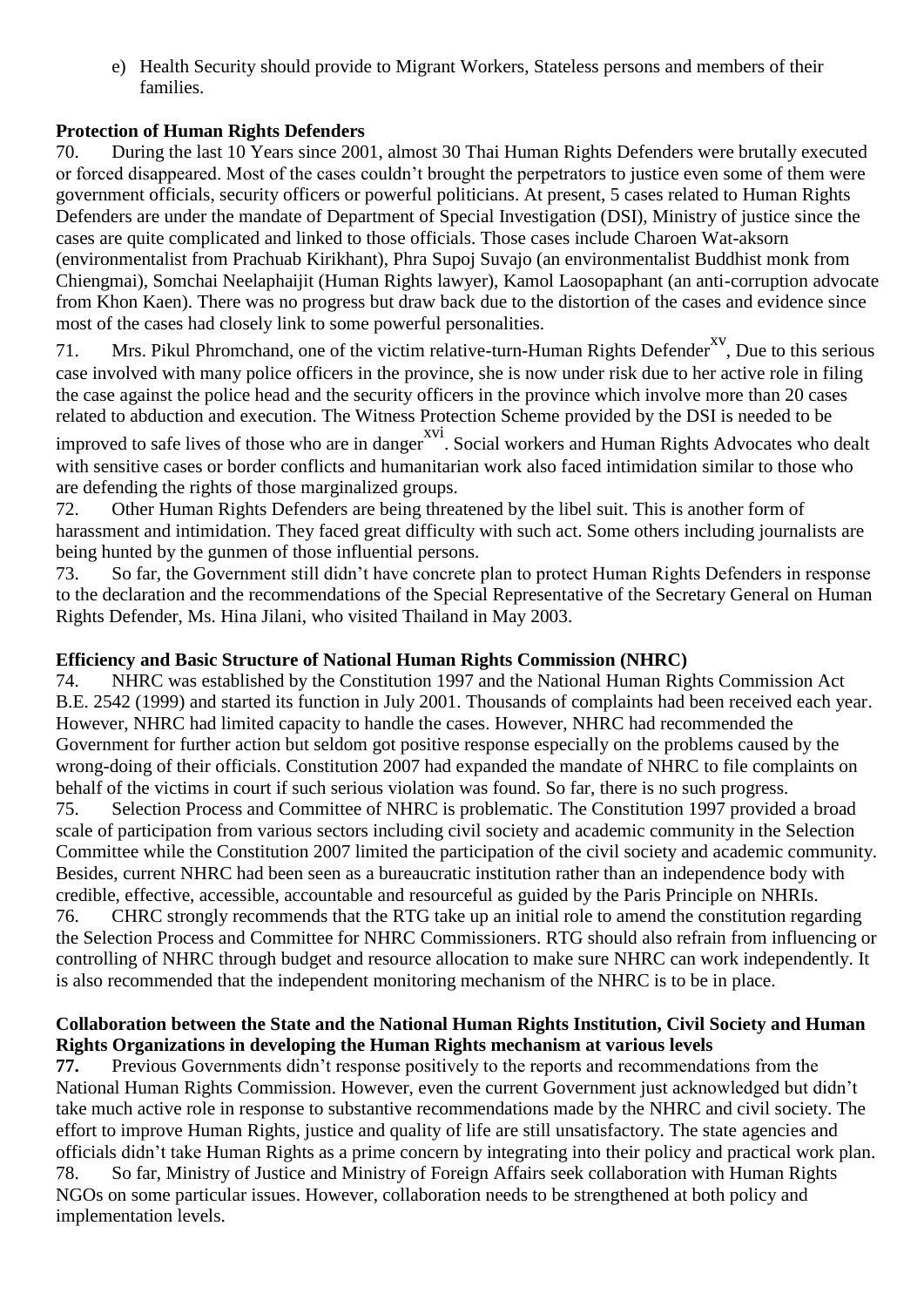79. Bearing in mind that Thailand"s Human Rights Commitment and Pledges made before the Human Rights Council Election 2010 highlighted that *"As a member of Human Rights Council in the period 2010- 2013, Thailand is committed to advancing the cause of Human Rights at the national, regional and international levels."*

# **RTG and the role in the establishment of ASEAN Human Rights Mechanism**

80. Thailand played a vital role in the drafting process of the ASEAN Charter and the formation of ASEAN Inter-governmental Commission on Human Rights (AICHR) based on ASEAN Charter. However, it is not clear how RTG support its representative to be able to function effectively in promoting and protecting Human Rights in the region as it was highly expected by ASEAN Community.

CHRC strongly urges the RTG to pay much more attention to support these newly establish mechanism which is complimentary and supplementary to other existing Human Rights mechanism.

# **State and Obligation in response to Human Rights Mechanism and UN Human Rights Council**

81. Thailand was elected as a new member of the Human Rights Council on May 12, 2010. And the permanent representative was elected as the Chair of the Council from June 2010-June 2011. That"s a positive move of Thailand toward a better Human Rights-based society

CHRC urges the RTG to invite Special Rapporteurs/ Representatives and Thematic Working Groups to visit Thailand as an important step toward a full realization of Human Rights. The mandate holders should be able to meet and visit communities, NGOs, civil society, media and the officials freely in order to gather useful, update and accurate information so that relevant recommendations can be made.

# **Achievement and Realization of Objectives:**

82. RTG had shown the willingness to promote Human Rights. Policies also put in place when the cabinet (October 2009) approved the 5-year National Human Rights Action Plan (NHRAP) covering 2010-2014. There is no clear mechanism for such implementation. Therefore, CHRC proposed that the RTG set up an effective mechanism to transform policies and Action Plan into real practice. All officials in law enforcement and security should be trained and well informed to respect, protect and fulfill Human Rights.

# **State Commitment and concern on Human Rights**

83. State Policy in accordance with the Constitution 2007 stated clearly the responsibility in promoting and protecting Human Rights as well to act in response to the wills of the Constitution and in line with the International Human Rights obligation.

# **Capacity Building and Technical Assistance**

84. CHRC calls on the concern agencies to join an effort to develop indicator of the Human Rights status and work together for judicial reform both at local, national, regional and international levels. Capacity Building is needed both the State and Civil Society sector to ensure efficiency and fruitful achievement in the realization of Human Rights.

# **Recommendations:**

1. Judicial Reform and Improvement of Administration of Justice based on Human Rights principle. to ensure that every individuals understand and treasure essence and meaning of Human Rights and Dignity. 2. RTG should ratify the Rome Statute of the International Criminal Court (ICC); and all relevant human rights conventions especially the Convention on the Rights of the Migrant Workers and members of their Families; Convention for the Protection of all Persons from Enforced Disappearances, Convention on Refugees; Optional Protocol of the Convention Against Torture (CAT); Withdrawal of reservation in article 6, 9 of CEDAW, CRC and to ratify ILO Convention article 87, 98

3. RTG should guarantee the rights to peaceful assembly. The state has obligation to ensure non-violence action from all parties. Therefore, RTG need to train officials to apply Human Rights and Peaceful approach. 4. RTG to set up an Action Plan, Measurement in the promotion and protection of Human Rights Defenders to enable them to act independently, free from fear and intimidation and work with Civil Society.

5. RTG to open a platform in cooperation with Civil Society and Human Rights Organizations in the follow up, monitor and implementation of Human Rights tasks. Such Joint Working Committee can be a progress move for further promotion and protection of Human Rights.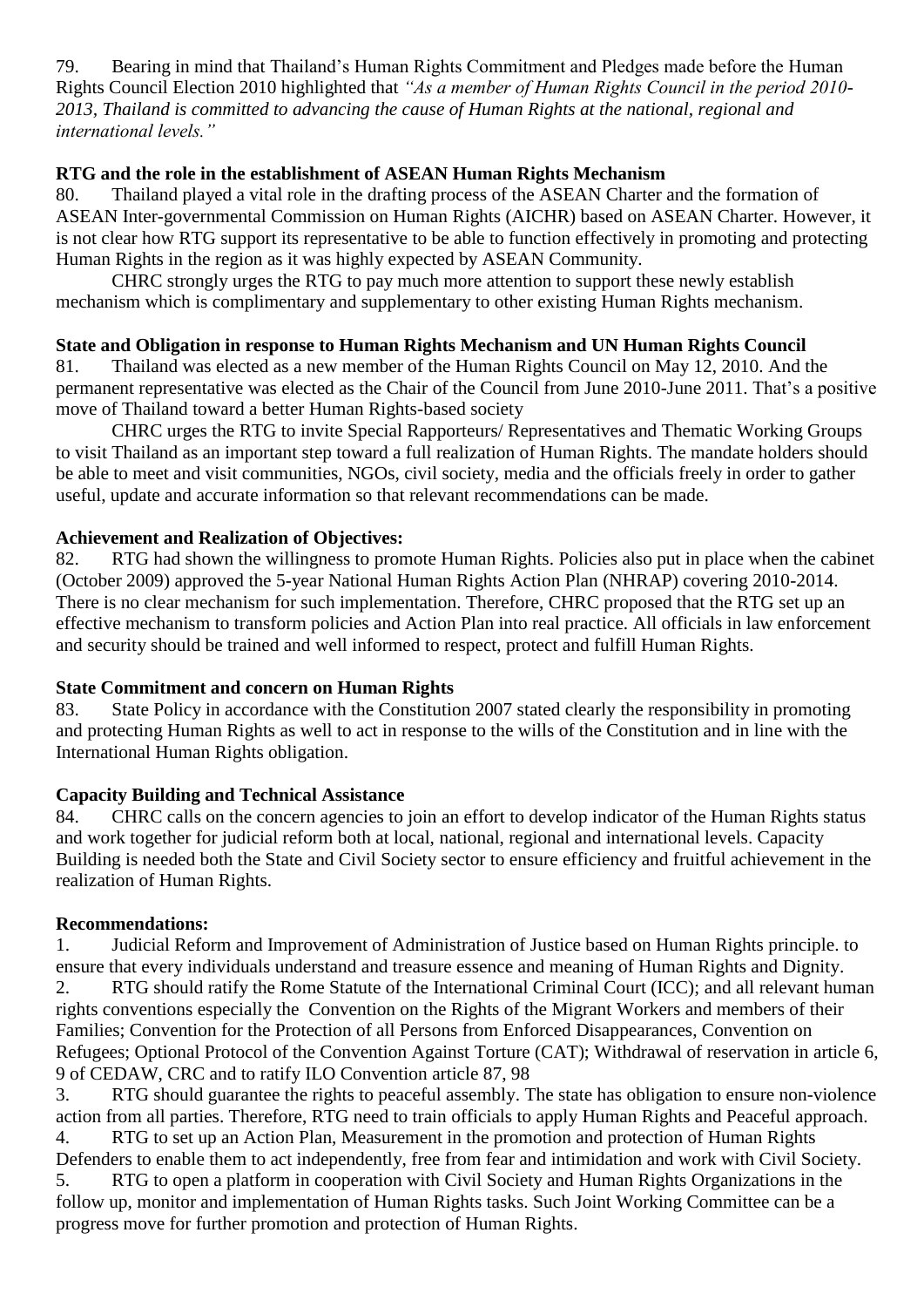#### Attachment A - List of Supporting Organizations

The report endorsed, either in part or in whole, by the following organizations:

Action Network for Migrants (with 17 member organizations) AIDS Net Esarn Foundation Alden House Alliance Anti Traffic (AAT) Anjaree Lesbian Group Anti Human Trafficking Networks Arom Pongpa-ngan Foundation (APF) Association for Career Advancement of the Blind Thailand Campaign Committee for Human Rights (CCHR) Campaign for Popular Democracy (CPD) Campaign for Popular Media Reform (CPMR) Center for the Protection of Children"s Rights Foundation (CPCR) Cross Cultural Foundation (CrCF) ECPAT Foundation Foundation for AIDS Rights (FAR) Foundation for Human Rights on Sexual Orientation and Gender Identity Foundation for Labour and Employment Promotion (FLEP) Foundation for Women (FFW) Friends of Highland Peoples Friends of Peoples Friends of Women Foundation (FOW) Highland People Health Network (HPH) Highland Peoples Task-Force (HPT) Homenet Thailand Human Rights and Development Foundation (HRDF) Indigenous Peoples Network of Thailand (IPNT) Inter-Mountain Peoples on Education and Culture – Thailand (IMPECT) Labour Rights Promotion Network (LPN) M-Plus (Chiang Mai) Migrant Workers" Network Mirror Foundation NGO Coordinating Committee on Development (NGO-COD) Pattanarak Foundation Peace and Human Rights Resource Center (PHRC) People"s Network for Judicial Policy Rainbow Sky Association of Thailand Raks Thai Foundation Relatives Committee of May 1992 Heroes for Democracy Stella Maris Sustainable Development Foundation (SDF) Swing (Bangkok) Teeranat Kanjanauksorn Foundation Thai Drug User Network Thai Labour Solidarity Committee (TLSC) with 35 member organizations Thai Transgender Alliance The Council of Work and Environment Related Patent"s Network of Thailand (WEPT) The Women's Network for the Advancement and Peace The Northeastern Women"s Network Union for Civil Liberty (UCL) Workers' Network Women"s Action and Resource Initiative (WARI)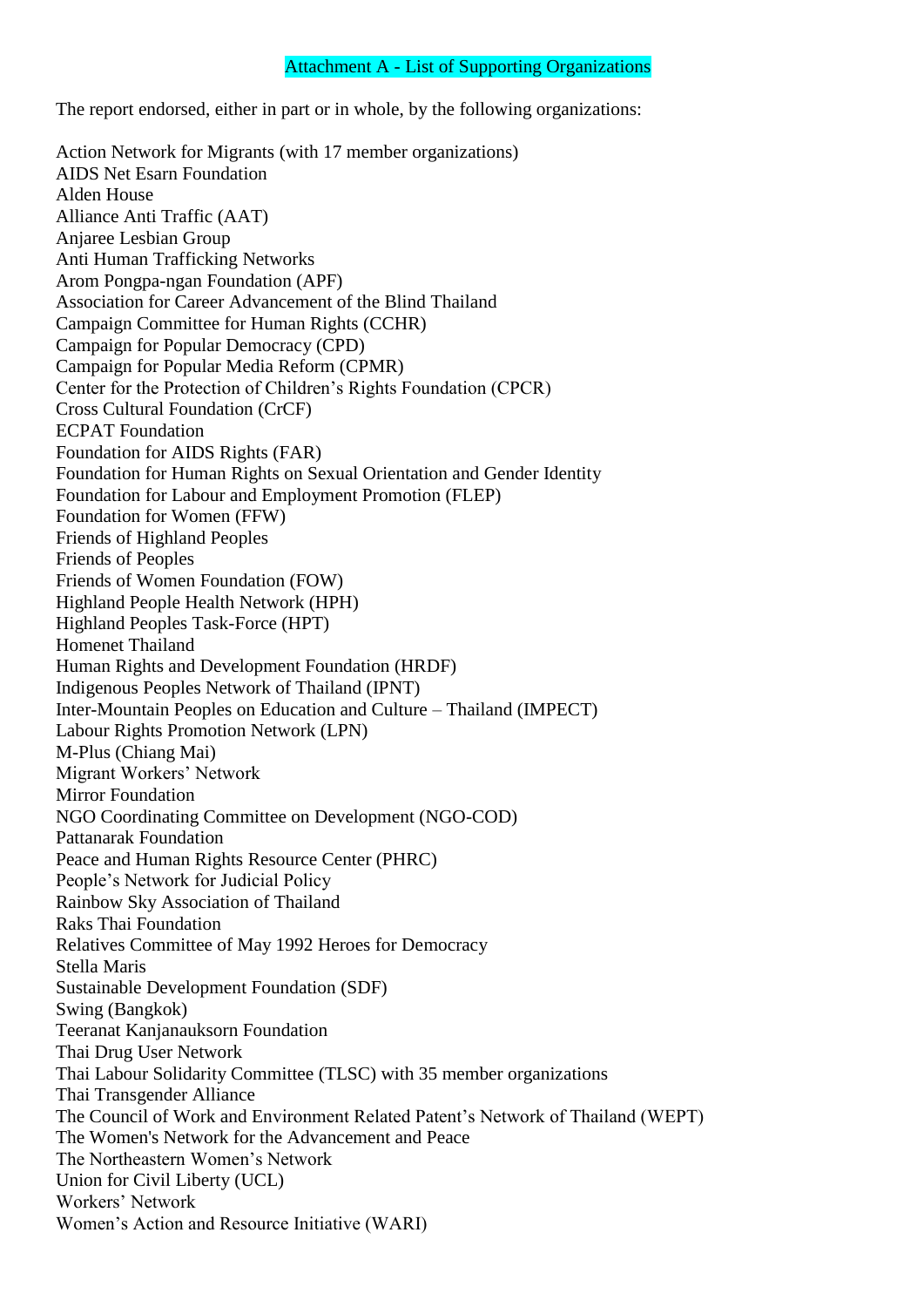Women"s Rights Development Center (WORD) Women Network Reshaping Thailand (WREST) with 26 Women"s Network\*

\*WREST members:

- Action Aid Thailand
- ASHOKA Innovations for the Public
- Assembly of NGOs for the Protection and Conservation of Environment and Natural Resources
- Association for the Promotion of the Status of Women (APSW)
- EMPOWER Foundation
- Foundation for Consumers (FFC)
- Foundation for Promotion Women Empowerment
- Foundation for Women (FFW)
- Foundation for Women, Law and Rural Development (FORWARD)
- Friends of Women Foundation (FOW)
- Gender and Development Research Institute (GDRI)
- Girl Guides Association of Thailand (GGAT)
- $\bullet$  International Federation of Business and Professional Women (IFBPW)
- Social and Human Resource Development Institute (SHRDI)
- Sustainable Development Foundation (SDF)
- Teeranat Kanjanaaksorn Foundation (TKF)
- Thai Women Watch Association (TW2)
- The Deep South Women Overcoming Violence Network
- Women"s Action and Resource Initiative (WARI)
- Women and Youth Studies Programme (WYSP), Thammasat University
- Women Law Association of Thailand (WLAT)
- Women Workers Unity Group (WWUG)
- Women"s Health Advocacy Foundation (WHAF)
- Women's Studies Center (WSC), Faculty of Social Sciences, Chiang Mai University
- ZONTA International Bangkok 5
- ZONTA International Bangkok 17

| <b>Contact Address:</b> | Civil Society and Human Rights Coalition – Thailand (CHRC)   |
|-------------------------|--------------------------------------------------------------|
|                         | c/o Campaign Committee on Human Rights                       |
|                         | Email: campaign4hr@gmail.com or verawongse@gmail.com         |
|                         | Website: www.media4hr.org (to be active from March 20, 2011) |